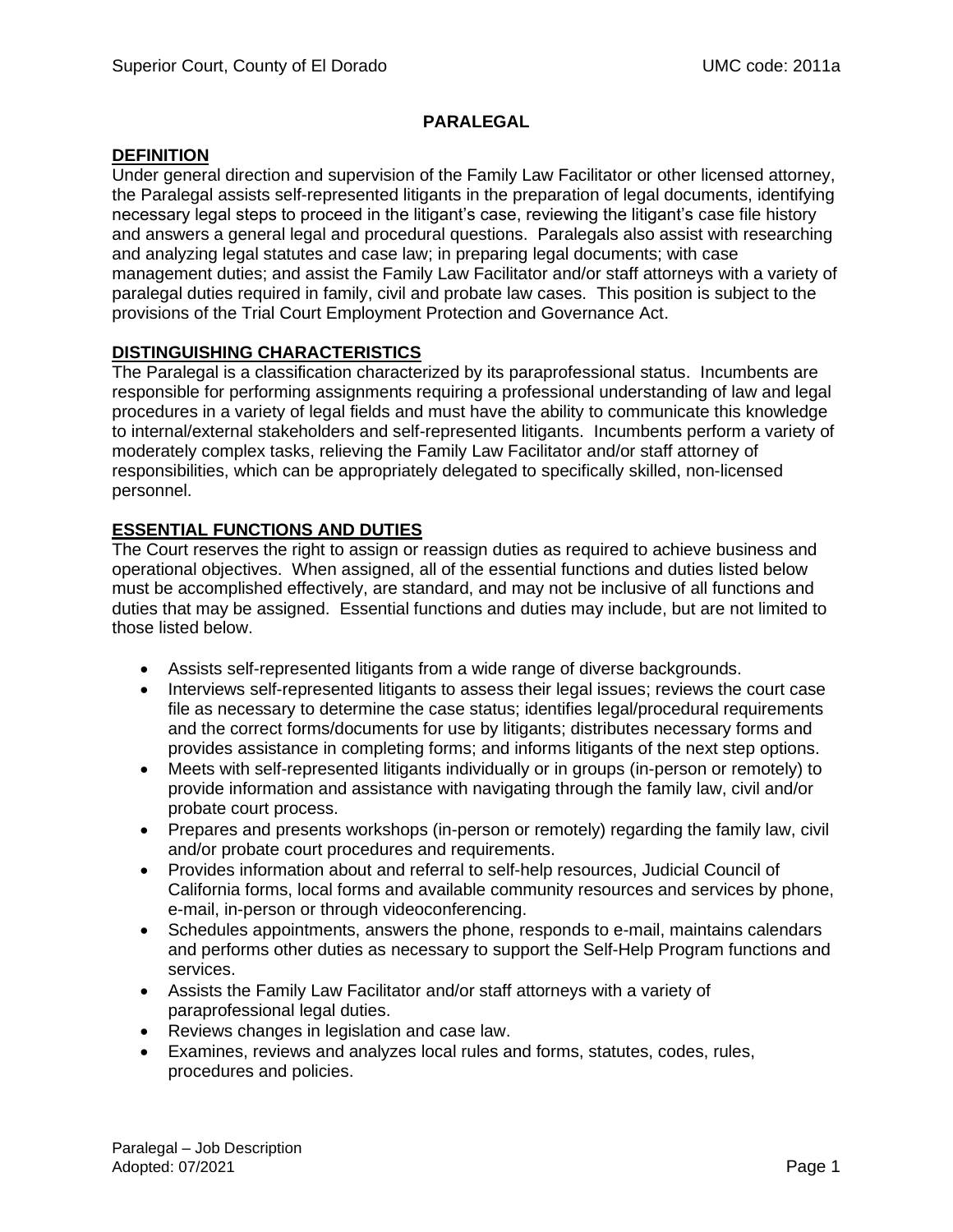- Conducts basic legal research and analyzes and interprets existing laws and ordinances, court decisions, pending legislation and other legal authorities utilizing legal resources from computerized electronic and print media, including internet resources.
- Prepares reports, memoranda and performs special studies.
- Drafts and prepares legal documents for review and approval by the Family Law Facilitator and/or a licensed attorney.
- Reviews family law, civil and/or probate files for compliance with statutes and the preparation for calendar notes and/or review for case management conferences.
- Compiles and maintains statistical information.
- Evaluates, analyzes, prepares and maintains procedures and protocols for use in the Self-Help Program and in coordination with other divisions/units.
- Aids other employees and divisions/units as needed.
- Attends staff and other work-related meetings, workshops, seminars and continuing education opportunities in order to stay informed of legal updates.
- Serves as a representative of the Court, displaying courtesy, tact, consideration and discretion in all interactions with other members of the Court community and with the public.
- Travels between Court facilities and to other locations as necessary to carry-out duties.
- Performs other duties as assigned.

## **EMPLOYMENT STANDARDS**

#### **Minimum Qualifications**

Education/License/Certificates:

1. A certificate of completion of a paralegal program approved by the American Bar Association.

#### OR

2. A certificate of completion of a paralegal program at, or a degree from, a postsecondary institution that requires the successful completion of a minimum of 24 semester, or equivalent, units in law-related courses and that has been accredited by a national or regional accrediting organization or approved by the Bureau for Private Postsecondary and Vocational Education.

## OR

3. A baccalaureate degree or an advanced degree in any subject and a minimum of one (1) year of law-related experience under the supervision or an attorney in accordance with Business and Professions Code, section 6450(c)(3).

# OR

4. A high school diploma or general equivalency diploma and a minimum of three (3) years of law-related experience and training completed by December 31, 2003 under the supervision or an attorney in accordance with Business and Professions Code, section 6450(c)(4).

# AND

Experience: Two (2) years of increasingly responsible legal, court and/or judicial support experience that includes researching legal issues, drafting legal documents and/or providing family, civil and/or probate services under the supervision of an attorney.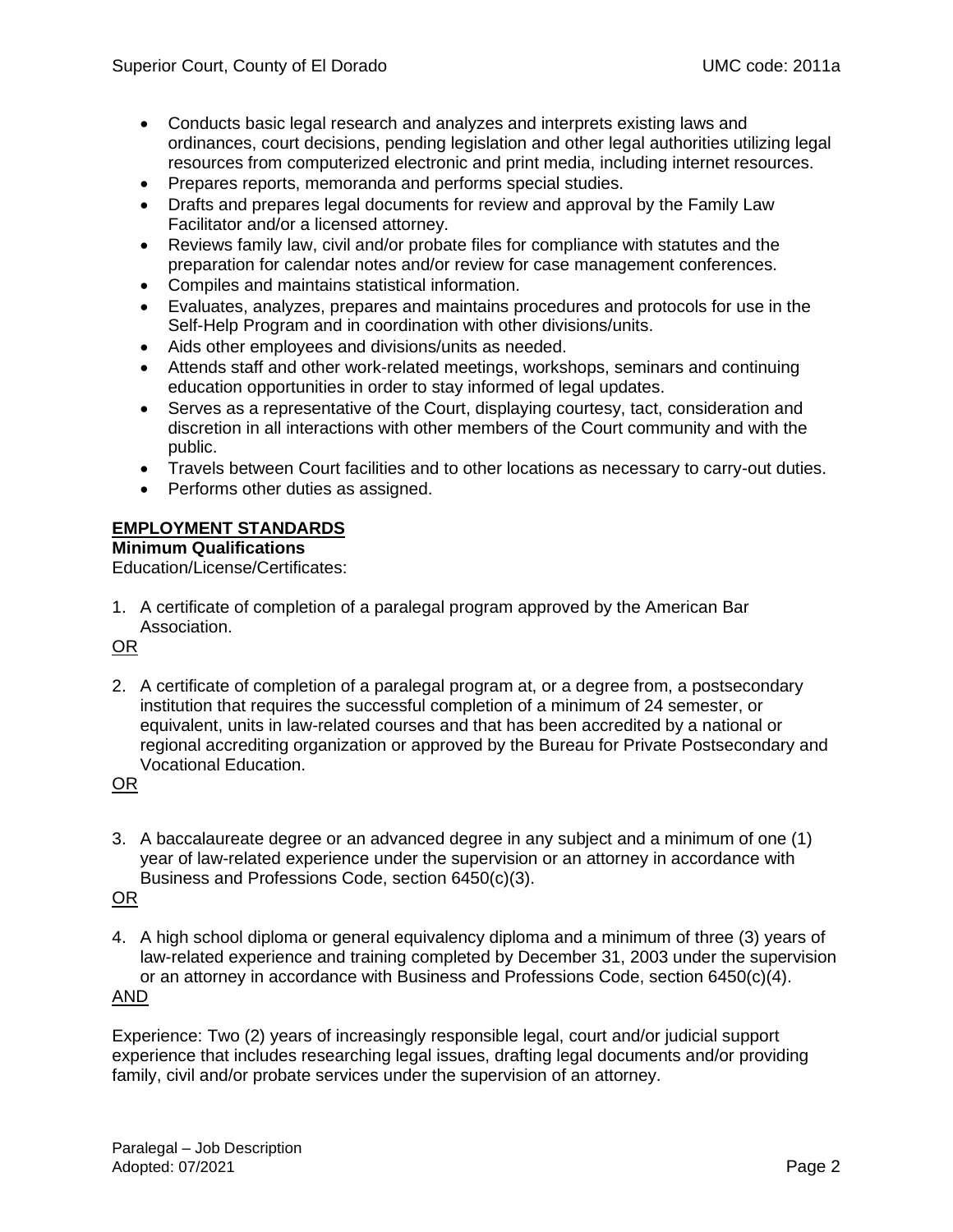# **Desirable Qualifications**

Experience with a public agency or court in a self-help center.

## **Knowledge and Abilities**

Knowledge of:

- Superior court functions, characteristics, services and activities.
- Statutes relating to court legal processes and procedures, including but not limited to: the California Rules of Court; Code of Civil Procedure; Family Law Code; Probate Code; and other statutes relating to court processes and procedures.
- Litigant assistance programs.
- Principles, practices, methods and materials of legal research and analysis.
- Legal terms, procedures, forms and documents used in family law, civil and probate cases.
- Techniques of interviewing.
- Record keeping, report preparation and filing methods.
- Modern office methods and technology including the use of a personal computer and related software such as word processing, spreadsheets, databases, case management systems and scheduling programs.
- Basic mathematics, and statistical development and reporting.
- Correct English use, punctuation, spelling and grammar.

Ability to:

- Read and understand legal information, procedures, documents and forms.
- Perform basic legal research from varied sources and analyze a variety of information related to the law.
- Effectively explain legal issues and procedures to self-represented litigants who may have little or no knowledge of the law.
- Prepare concise written instructions and materials for self-represented litigants.
- Interview individuals from a wide range of diverse backgrounds.
- Prepare a variety of legal documents.
- Use initiative and sound independent judgment within established guidelines.
- Organize and maintain accurate records and files.
- Communicate clearly, concisely and accurately, both orally and in writing.
- Use work-related computer applications such as e-mail, word processing, spreadsheets and/or the internet.
- Remain patient, calm and professional while working with individuals who are in highly challenging situations.
- Work under the pressure of deadlines and conflicting demands.
- Complete all duties as assigned timely and accurately.
- Establish and maintain effective working relationships with those contacted in the course of work.
- Work independently as well as closely with others.

## **Other Requirements**

- Maintain mandatory continuing education requirements in accordance with Business and Professional Code, section 6450(d).
- Possession of a valid driver's license may be required depending on the position or the ability to provide alternate methods of transportation that meets job requirements.